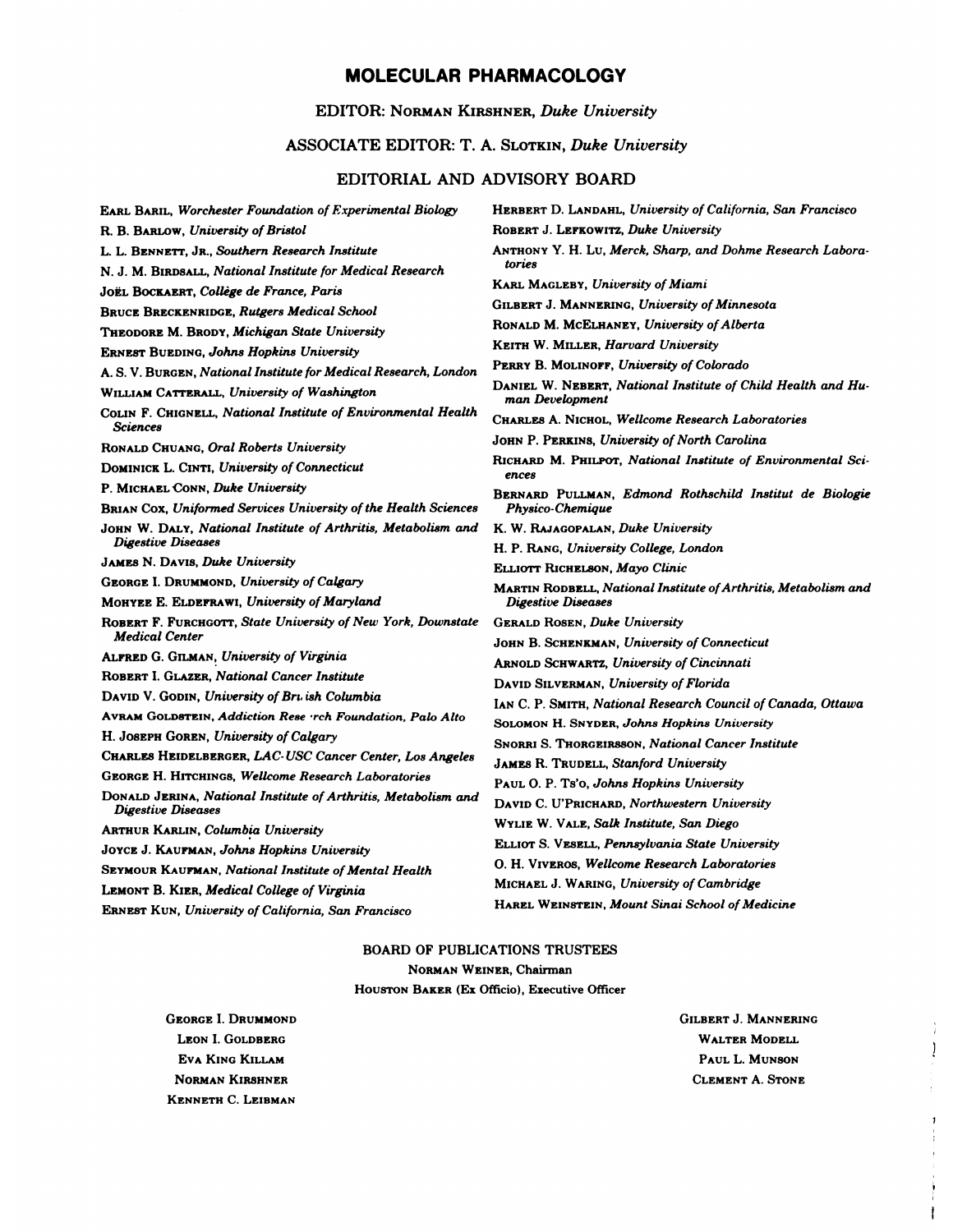#### **CONTENTS**

| KWEN-JEN CHANG, ELI HAZUM, ANTHONY KILLIAN, AND PEDRO CUATRECASAS.<br>Interactions of Ligands with Morphine and Enkephalin Receptors Are Differentially<br>Affected by Guanine Nucleotide <b>Electronic Contract Contract of Contract Contract Contract Contract Contract Contract Contract Contract Contract Contract Contract Contract Contract Contract Contract Contract Contract Contr</b> | 1               |
|-------------------------------------------------------------------------------------------------------------------------------------------------------------------------------------------------------------------------------------------------------------------------------------------------------------------------------------------------------------------------------------------------|-----------------|
| ROBERT FANTOZZI, DEBRA MULLIKIN-KILPATRICK, AND ARTHUR J. BLUME. Irreversible<br>Inactivation of the Opiate Receptors in the Neuroblastoma × Glioma Hybrid NG108-15                                                                                                                                                                                                                             | 8               |
| PAUL J. MARANGOS AND ANDREA M. MARTINO. Studies on the Relationship of y-Amino-<br>butyric Acid-Stimulated Diazepam Binding and the $\gamma$ -Aminobutyric Acid Receptor                                                                                                                                                                                                                        | 16              |
| MICHIO MOTOHASHI AND MASAO NISHIKAWA. Conformational Analysis of Beta2-Adreno-<br>ceptor-Stimulating Agents entertainment continuous contract of the contract of the contract of the contract of                                                                                                                                                                                                | 22              |
| THOMAS N. LAVIN, BRIAN B. HOFFMAN, AND ROBERT J. LEFKOWITZ. Determination of<br>Subtype Selectivity of Alpha-Adrenergic Antagonists: Comparison of Selective and<br>Nonselective Radioligands                                                                                                                                                                                                   | 28 <sup>1</sup> |
| W. POWELL-JONES, S. RAEFORD, AND G. W. LUCIER. Binding Properties of Zearalenone                                                                                                                                                                                                                                                                                                                | 35              |
| SCOTT W. LANDVATTER AND JOHN A. KATZENELLENBOGEN. Stereochemical Considera-<br>tions in the Binding of Nonsteroidal Estrogens to the Estrogen Receptor                                                                                                                                                                                                                                          | 43              |
| JAMES M. ROBERTS, PAUL A. INSEL, AND ALAN GOLDFIEN. Regulation of Myometrial                                                                                                                                                                                                                                                                                                                    | 52              |
| MARGARET A. BROSTROM, CHARLES O. BROSTROM, SU-CHEN HUANG, AND DONALD J.<br>WOLFF. Cholera Toxin-Stimulated Cyclic AMP Accumulation in Glial Tumor Cells:                                                                                                                                                                                                                                        | 59              |
| JAMES A. NATHANSON AND EDWARD J. HUNNICUTT. N-Demethylchlordimeform: A Potent<br>Partial Agonist of Octopamine-Sensitive Adenylate Cyclase                                                                                                                                                                                                                                                      | 68              |
| EWE PANTEN, JÜRGEN BIERMANN, AND WERNER GRAEN. Recognition of Insulin-Releasing<br>Fuels by Pancreatic B-Cells: α-Ketoisocaproic Acid Is an Appropriate Model Compound<br>to Study the Role of B-Cell Metabolism                                                                                                                                                                                | 76              |
| BO HELLMAN. Tolbutamide Stimulation of <sup>45</sup> Ca Fluxes in Microdissected Pancreatic Islets                                                                                                                                                                                                                                                                                              | 83              |
| ALAN G. MARSHALL AND JUNKO M. CARRUTHERS. Internal Flexibility of Inhibitors Bound<br>to Electrophorus electricus Acetylcholinesterase: Proton Nuclear Magnetic Resonance                                                                                                                                                                                                                       | 89              |
| BRENDAN S. WONG. Quinidine Interactions with <i>Myxicola</i> Giant Axons                                                                                                                                                                                                                                                                                                                        | 98              |
| C. FRELIN, P. VIGNE, G. PONZIO, G. ROMEY, Y. TOURNEUR, H. P. HUSSON, AND M.<br>LAZDUNSKI. The Interaction of Ervatamine and Epiervatamine with the Action Po-<br>tential Na <sup>+</sup> Ionophore                                                                                                                                                                                              | 107             |
| JOAN HELLER BROWN. Calcium-Dependent Blockade of Cardiac Cyclic AMP Accumula-<br>tion by Batrachotoxin and Veratridine <b>Election Contract of August</b> 2014 1996                                                                                                                                                                                                                             | 113             |
| GARY RUDNICK, ROSA BENCUYA, PAMLEA J. NELSON, AND RUBEN A. ZITO, JR. Inhibition<br>of Platelet Serotonin Transport by Propranolol                                                                                                                                                                                                                                                               | 118             |
| KEISUKE KITAMURA, HIDEKI KANO, KEIJI YONEYAMA, AND KEIICHIRO HOZUMI. <sup>1</sup> H<br>Nuclear Magnetic Resonance Study on Transbilayer Permeation of Chlorpromazine in<br>Lecithin Vesicles                                                                                                                                                                                                    | 124             |
| R. ADRON HARRIS AND FRIEDHELM SCHROEDER. Ethanol and the Physical Properties of                                                                                                                                                                                                                                                                                                                 | 128             |
| (continued)                                                                                                                                                                                                                                                                                                                                                                                     |                 |

MOLECULAR PHARMACOLOGY (ISSN 0026-895x) is published bi-monthly by The American Society for Pharmacol ogy and Experimental Therapeutics, 428 East Preston St., Baltimore, MD. 21202. 1981: Volumes 19-20. Price per volume: USA individual rate \$65.00; all other countries \$85.00. USA institutional rate \$130.00; all other countries \$150.00. All correspondence and subscription orders should be addressed to the Business Office, Molecular Pharmacology, P.O. Box 64025, Baltimore, MD. 21264. Send notice of address changes to the Business Office at least 6-8 weeks in advance.

Second Class Postage paid at Baltimore, MD. and at additional mailing offices. POSTMASTER send address changes (Form 3579) to 428 East Preston St., Baltimore, MD. 21202.

Copyright © 1981 by The American Society for Pharmacology and Experimental Therapeutics.